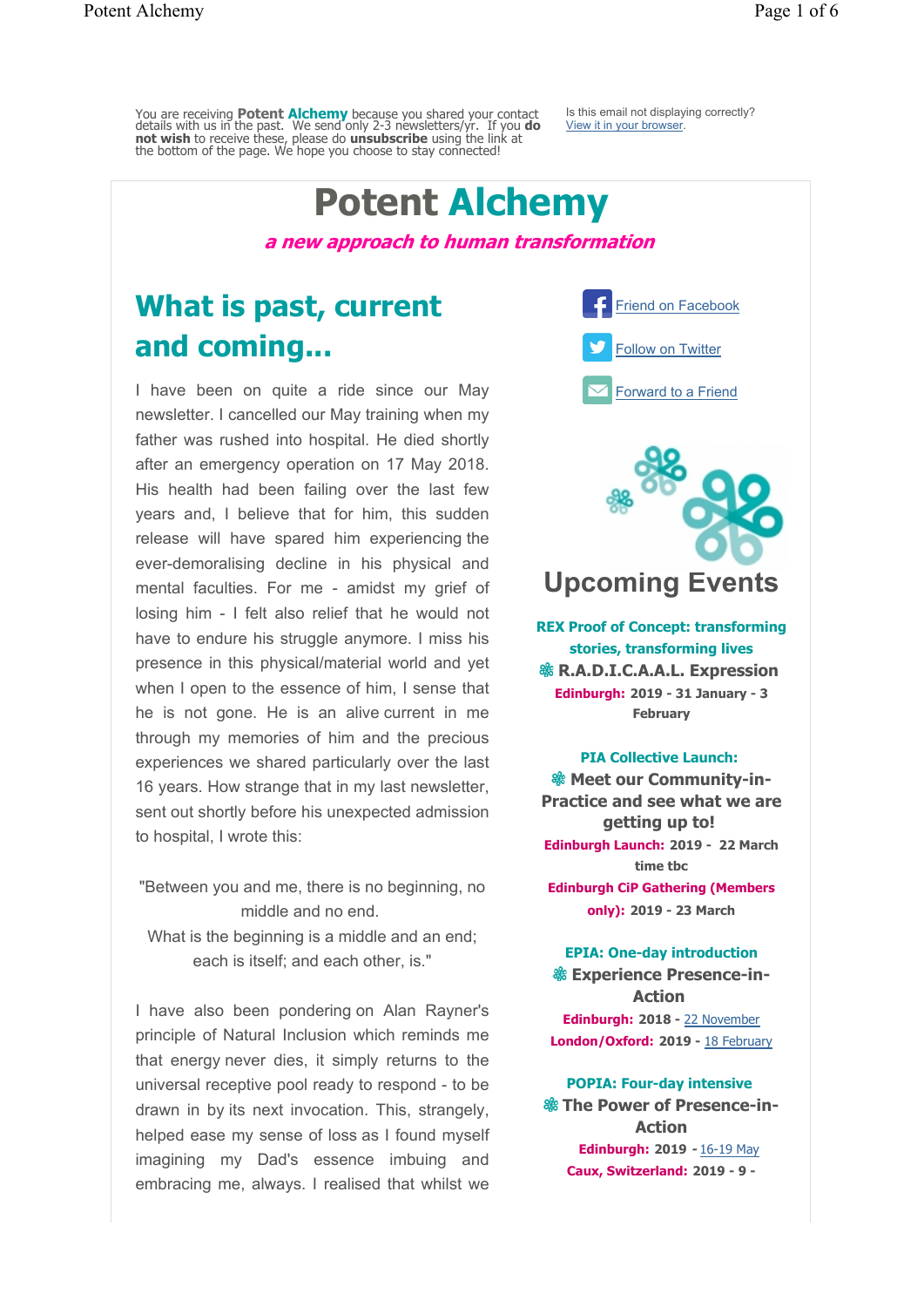may be something or someone sometimes, we are of everything always. To me this is a way of comprehending and expressing the eternity of love - essence never gone, merely transforming.

#### Love. There it is.

I remember years ago reading *The Road Less Travelled* by Scott-Peck. "Love is a verb" he said "not a feeling." I experience it as both. What he was getting at, though, is that love is expressed through our actions. It is not enough to say "I love you" to someone, endless times a day and yet not demonstrate what that really means through your deeds! Love is easy and yet sometimes it can be really hard involving bold, deep personal and relational work. To love, calls us out to face ourselves - to learn to love ourselves first, so we may bring our best to all those we encounter; and not only to those in our primary relationships or intimate circles. Also, love and loving is too potent, expansive and transformative to be reduced only to the sexual exchange - as if that is all it is. Whilst sex may be an expression of love, it can also be used to violate another or even to disregard ourselves. The sexual act itself is not 'love'. Our relationship to it, to ourselves and to each other, and the context in which it takes place, is what makes the distinction. But what does Love have to do with work - to us in our professional lives?

Being a part of the emerging Presence in Action (PIA) Community-in-Practice has been opening me up to the boldness of love and the strength involved in loving practice. It is uncommon to talk about love in a professional context... and yet, this, I believe, is what has been growing in me and between us as our PIA praxis has evolved. Given the increasingly prevalent splits and chasms appearing in families, communities, nations and continents, I chose to risk coming out loud and proud, talking about how vital it is not to

**14 August Edinburgh: 2019 -** 17-20 September

**PIA Community-in-Practice Gatherings (Members only): & Community-in-Practice sharing, learning and expanding together! London: 2018 - 10 December; 2019 - 24 June; 9 December Edinburgh: 2019 - 23 March; 21**

**October**

**Cafe Conversations: by request Want to hear from those with stories to tell? Just ask and we'll respond - Edinburgh or London**

**Coaching + Coaching Supervision for those in business, public life, Sport & the Arts Supporting your professional practice** Edinburgh/Glasgow, London/Surrey **Other locations may be available on request**

> **For Presence-in-Action events: Eventbrite**

**For Coaching/Supervision:** P6 Coaching+Supervision



### **Shop with us**

We now have our very own Potent6 shop online **. Do have a look what we have on offer.**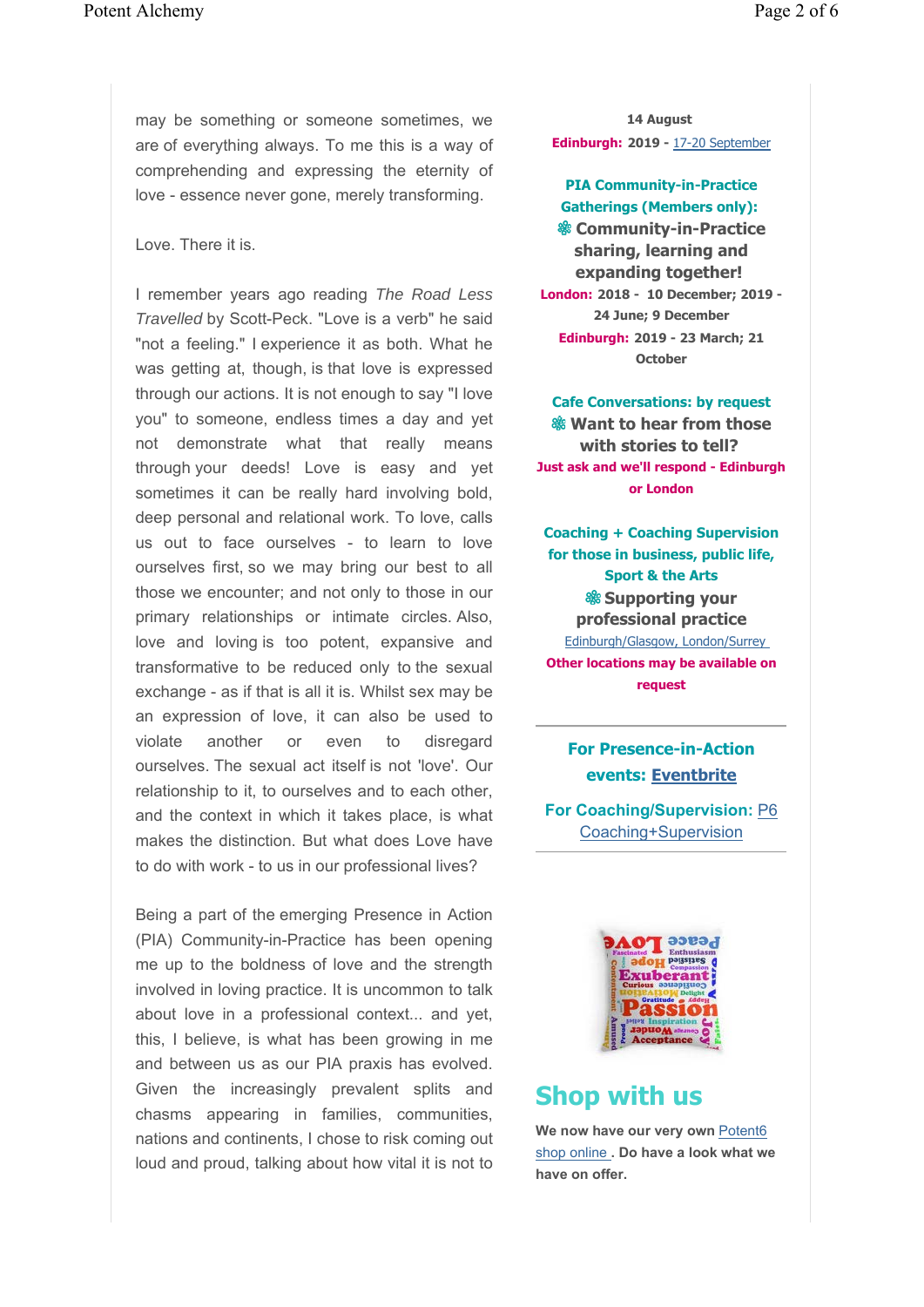shy away from Love as if it is somehow dirty, private, dangerous, inappropriate, light, fluffy, airy-fairy or woo woo! It is none of those things and I believe we need to live it, own it, be it: boldly, clearly, cleanly, earnestly, joyfully.

So I take a leap and dare to share another poem of mine on the next page: **I want you to know...**  but before you settle down with it, let me share some headline dates to look out for and/or put in your diary...

### **Coming soon...**

#### **R.A.D.I.C.A.A.L. expression: 31 January - 3 February 2019**

**REX** is the abbreviated acronym for this inaugural 'proof of concept' project which consists of a small-scale prototype of a grandscale concept which integrates and leverages the creative arts with the intention of *"transforming stories, transforming lives."* We are actively seeking contributions of cash or skills to make help make this project happen. Do let us know if you have something to offer.

#### **Presence in Action (PIA) Collective: launch 22 March 2019**

We, as a Community-in-Practice are establishing ourselves as a Community Interest Company so that we can resource PIA Practitioners to bring PIA to people who ordinarily do not get the chance to benefit from personal/social/professional development opportunities. Launch date 22 March 2019. Put it in your diary and let us know if you want to come along!

#### **Next newsletter...**

In our next newsletter one of our PIA Practitioners will be sharing a personal story about herself, her relationship with her Dad and their expressions of love for each other. I am so excited that this newsletter will become a place

**Members only shop:** accessible with password

**Cushions and other artefacts will need to be ordered through** Potent 6:

## **PIA Collective coming soon...**



**... radical, bold, barefoot!**



**Presence in Action for everyone!**

## **Walking the work...**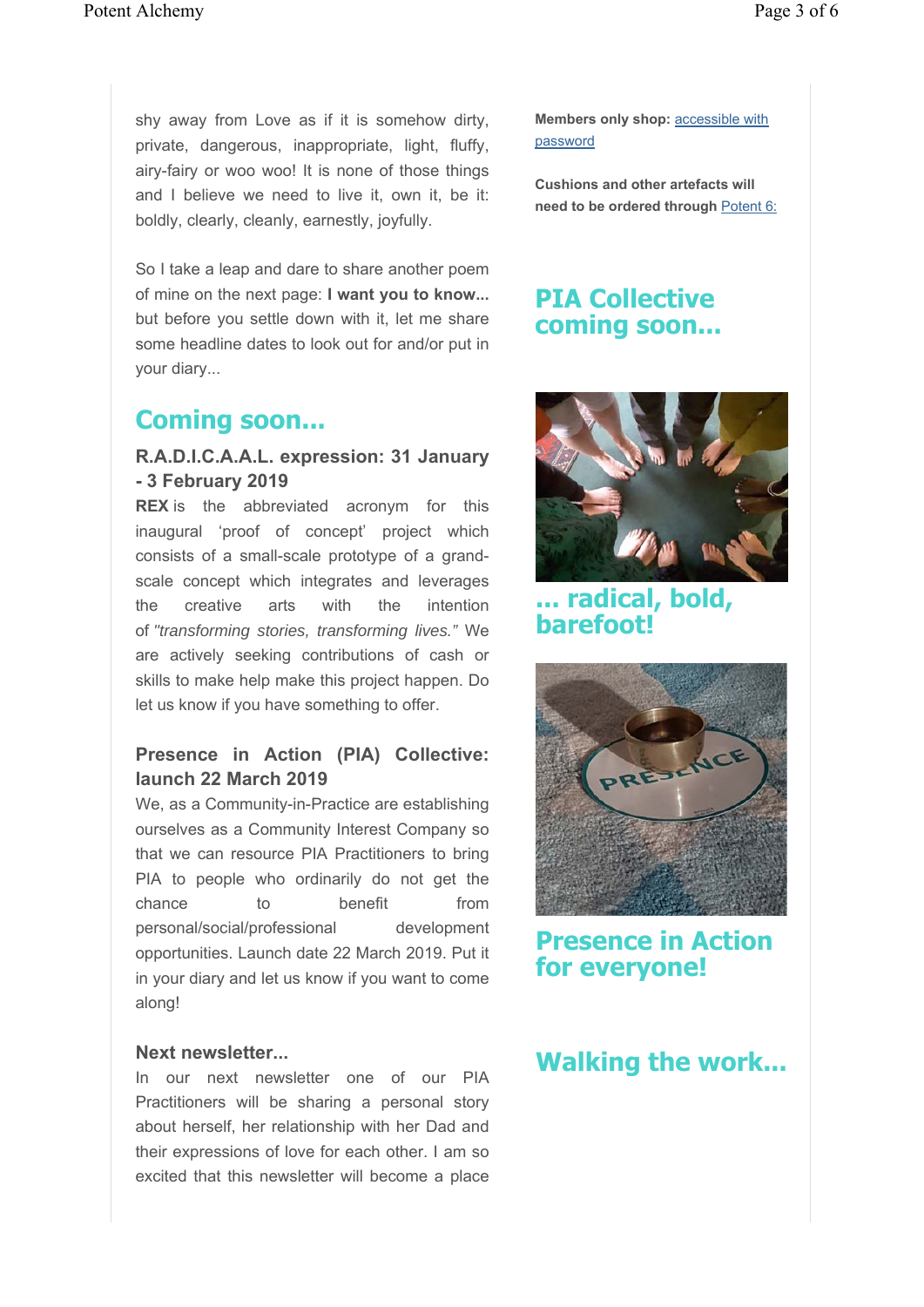where you will be able to hear many more voices and stories... and in the meantime, I shall leave you with a poem I wrote, evoked by this amazing group of people in which I am privileged to be a part.

#### **I want you to know**

I want you to know I love you Not because you cracked through the self-protective shell of me. Not because you reached in and soothed the throbbing hurts in me. Not because you tended the wee girl's broken heart in me. Not because you held the needy, victim stray in me. And not because you lovingly attended me. I want you to know I love you For awakening me to what I'd failed to comprehend in me.

For evoking emotions, exposing overlooked beliefs in me.

For calling out my wiser self to tackle what was playing me.

For charging me to lay to rest what has hitherto unravelled me.

And for helping me to ground myself to safeguard my integrity.

I want you to know I love you. Not in the clawing, cloying way that strangles out of need. Not with desire raiding each waking hour we be.

Not with favours stained by conditionality. Not duped by delusions of eternal surety. And not chained by threats demanding 'else or me!'

> I want you to know I love you. Not for what you give but for who you clearly are. Not for what you do but for what in you shines through. Not for how you play life's game



**join us on the mat!**



**Setting the scene... accessible to all**